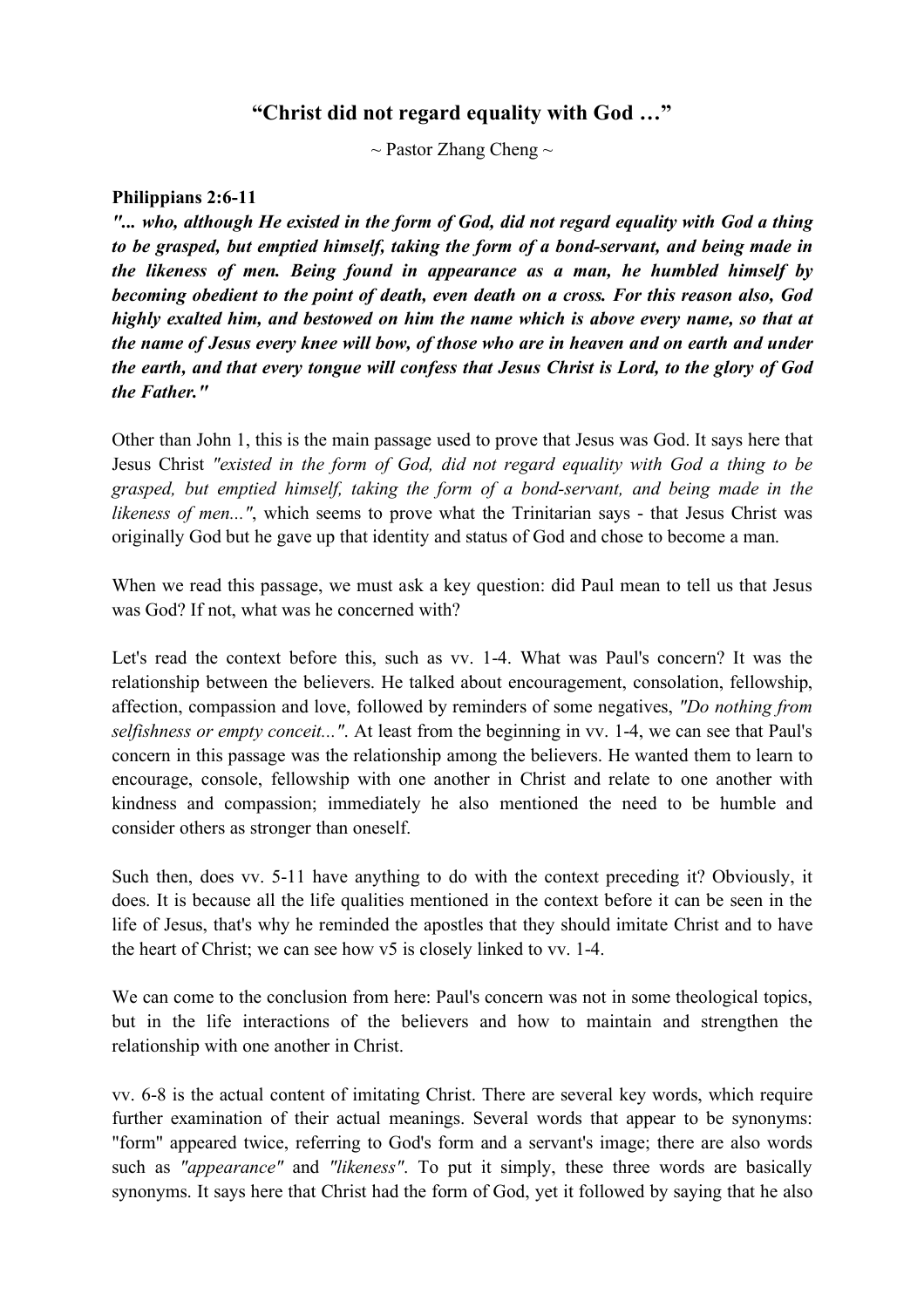had the form of a servant and the likeness of man, what did Paul want to say?

### **Jesus did not regard equality with God a thing to be grasped**

The preceding verse mentions the need to *"have the same heart as Christ"*, why is it then followed by saying "he had the form of God"? This phrase seems to say that Jesus was God. Yet, do not forget that we all are also God's image (1Co 11:7, Jas 3:9). So how then did Jesus manifest the image of God? Look at the next sentence: "did not regard equality with God a thing to be grasped". Why did Paul have to emphasize that Jesus "did not regard equality with God a thing to be grasped"? Can we say that *"Jesus was equal with God"*? How are we to understand this sentence?

First, note the word *"equality" (isos),* Jn 5:18 also used this word:

# *"For this reason therefore the Jews were seeking all the more to kill him, because he not only was breaking the Sabbath, but also was calling God his own Father, making himself equal (isos) with God."*

Why were the Jews so negative towards Jesus making himself *"equal with God"*? Was it because they thought Jesus was declaring himself as God? Certainly not! It has already stated the reason here: it was because *"not only was breaking the Sabbath, but also was calling God his own Father"*. Jesus' words upset the Jews a lot, to the point that they even wanted to kill him. Jesus addressed God as his Father was as good as proclaiming himself as the Son of God - that he was Christ **[1]**. He then had become God's authorized representative. Coupled with his breaking of the Sabbatical rules, the Jews felt that he was arrogant and regarded himself as being equal with God.

#### Let's read Jn 6:15.

## *So Jesus, perceiving that they were intending to come and take him by force to make him king, withdrew again to the mountain by himself alone.*

It says here that they wanted to make him king *'by force'* (harpazo). Note this word and we will talk about it later. From Chapters 5 and 6 of John, we can see how carnal men see Jesus. Despite the fact that all the miracles Jesus performed were carried out by God through him, from the perspective of a carnal man, all these were done by Jesus' own power. Therefore, they were very happy to exalt him, glorify him, and even to hail him to become king. You can see how great a temptation that Jesus was facing.

Returning to Phi 2:6, was Jesus capable of *"making himself equal with God"*? Obviously, he was. He could choose to *"exalt himself above every so-called god or object of worship, so that he takes his seat in the temple of God, displaying himself as being God"* (2 Thes 2:4). The antichrist exalts and calls himself as God. Is he God? He is not but he has the ability to perform miracles, so he can deceive people.

The Bible tells us that Jesus had this pre-requisite because everyone witnessed the miracles he did, thus making all the effort to make him king. However, Jesus was not willing to accept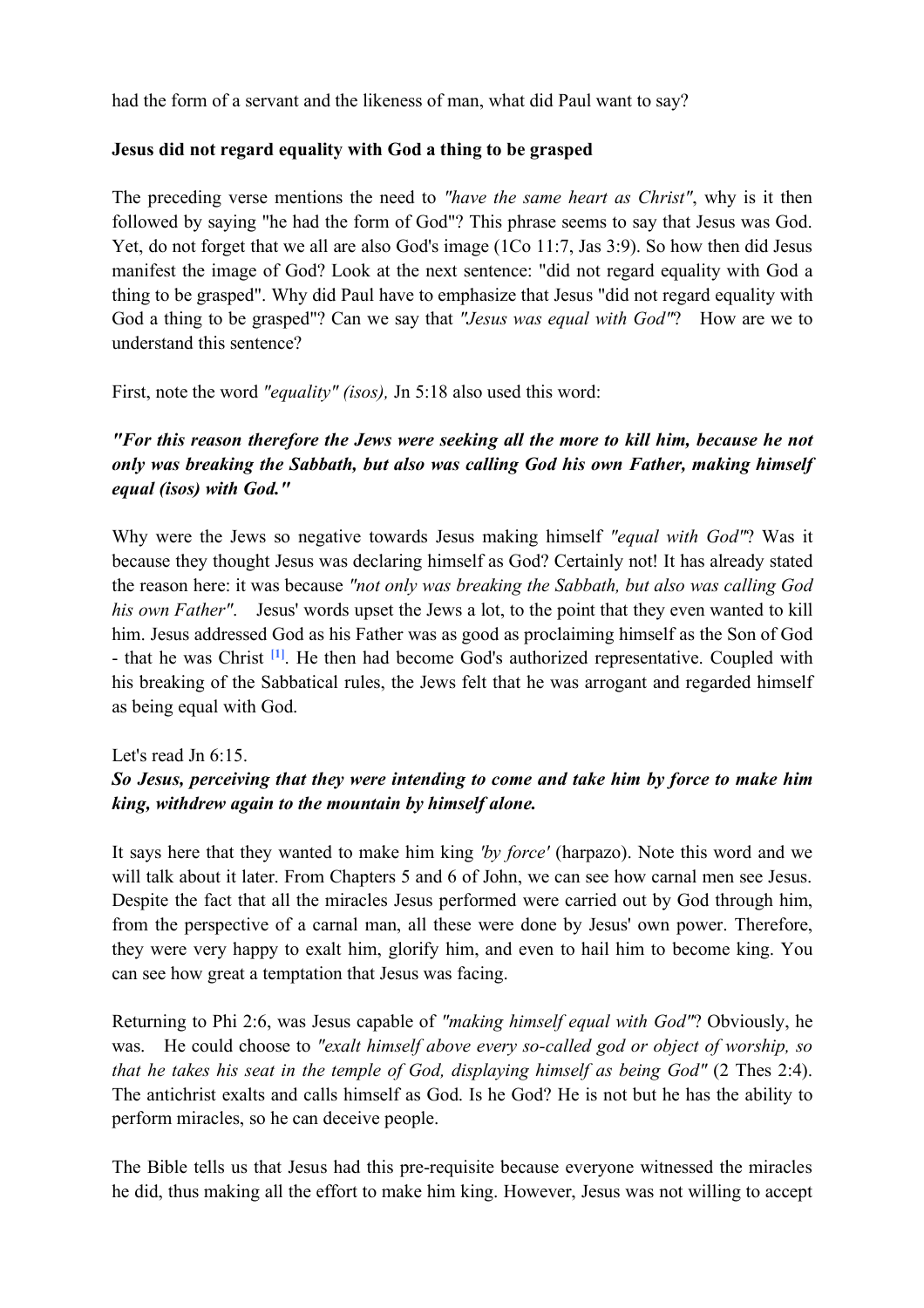the worship of the people, he did not want to walk the path of the antichrist. He chose the path of humility, self-emptiness and obedience.

*"Not regard equality with God a thing to be grasped"*, how to understand the word *"grasped" (harpagmos)*. This word comes from the same family of the word *"by force" (harpazo)* in Jn 6:16, which means attaining the goal by forceful means. Thus, this word carries the meaning of "snatch". That is why the Chinese translation of Phi 2:6,"强夺"*("snatched by force"),* as in the Union Version of the Chinese Bible was correct**[2]**.

We can ask a very simple question: if Jesus was God in the first place, did he have to *"grasp"* or "snatch" such that he could be equal in status with God? Not necessary! Only the antichrist would adopt such an approach to attain his own purpose.

Paul said, *"Jesus had the form of God".* He certainly did and he was also the most perfect image of God because Yahweh God dwelled in Jesus with His fullness; speaking and acting through him. Jesus was more qualified than anyone else to be able to snatch this "equality with God", accepting worship by people. Yet, he did not do so.

How was Jesus' heart like? V7 says that Christ chose 'the form of a servant', to become 'the form of man'. Was Paul saying that Christ was God in the first place but had chosen to be in the likeness of man? Why did he have to emphasize that Jesus took 'the image of a slave'? We cannot explain the Bible without referring to the context and we must read this verse in accordance with the context. What does V3 say? *"Do nothing from selfishness or empty conceit, but with humility of mind regard one another as more important than yourselves"*. Would this not be the parallel to *"not... grasped"* in v6? Besides, v3 talks about being humble while v8 also mentions about Christ *"humbled himself"* which is closely linked to the preceding text.

Let us resolve the most fundamental issue first: Can image be seen? Of course it can be. If not, what is the use of the image? Why does the Bible often mention the image of God? It is because God cannot be seen, so God must use another way for us to know Him and that is through His image.

That is the use of an image. Although you cannot see God in person, God can help you know Him through an image; and God chose the most perfect image, that is, Christ. That is the use of an image.

Therefore, when the Bible says that man has the image of God, the Bible has a very high expectation on us. We must live out the image of God; manifesting God's glory so that the people of the world can know God through us.

Image is something that can be seen and we can only imitate images that can be seen. We cannot imitate God because He cannot be seen but we can imitate servants of God who manifest the image of God. This is the function of an image. Such then, what kind of image does Jesus manifest? It is the image of a slave. Hence, the latter part talks about him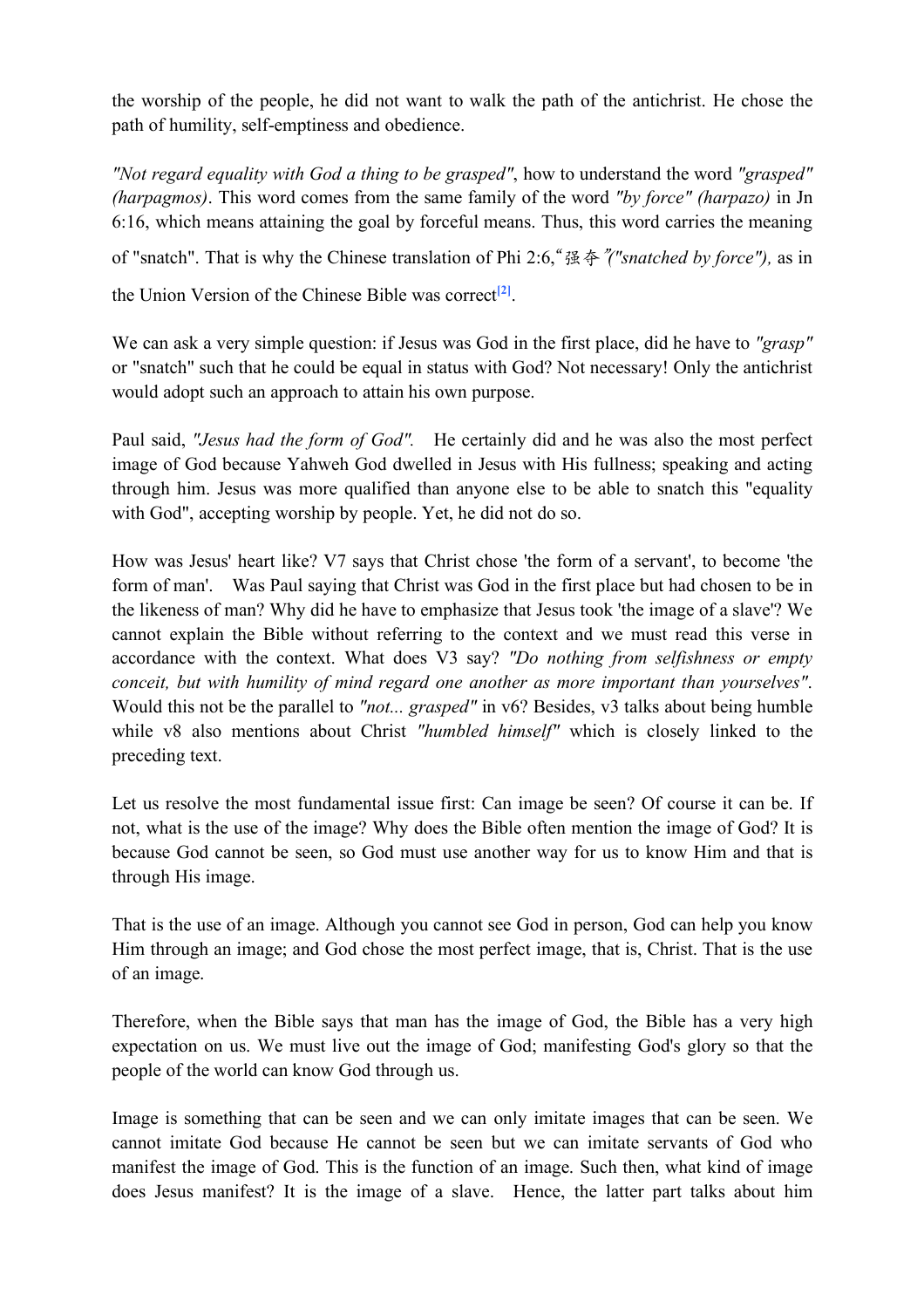humbling himself and in full submission to the point of death.

The verses about the image of a slave, the form or the likeness of a man, are all actually emphasizing the fact that although Jesus Christ was a man like us, he chose to be a slave. Paul precisely wanted us to imitate the image of Christ being a slave. Christ did not become a slave because he did not have a choice; he could be a king and accept the glory and worship of people. However, he did not do so; he chose to be a slave. That was what Paul wanted us to imitate. It is because everyone is not willing to humble oneself but always wants to elevate oneself; and that's the sparks of the problem in human relationships.

### **To have the same attitude as Christ**

Paul wanted us to have the same attitude as Christ. Are you imitating Christ and having the same attitude as he did? Or are you walking in the path of the anti-Christ? 2The2:4 tells us that the Antichrist *'... exalts himself above every so-called god or object of worship, so that he takes his seat in the temple of God, displaying himself as being God.*' Note this phrase, *'displaying himself as being God'*. Do not think that this sentence is very strange; human beings truly have this tendency. As long as he has some slight achievements, some power, he would think that he was God. It is because power will give people an illusion, thinking that they have become God. The kings of old had the control over life and death; it is indeed very hard for people with such authority to humble themselves. Hence, kings of many ages would often elevate themselves to the position of God, taking themselves as God. If we were to have the pre-requisites of Jesus Christ, had the power to perform miracles, loved by the multitudes, we would be very likely walking the path of the antichrist. Hence, you have to take note of your attitude. What kind of attitude do you have in your heart? Let's return to Phi  $2:3.$ 

## *"Do nothing from selfishness or empty conceit, but with humility of mind regard one another as more important than yourselves…"*

Here, it asks us not to be after *"empty conceit"*. What is that? Have you ever thought that the glory in this world is all temporal and transient? When people sometimes praise you, do not be too happy. Perhaps, a few days later, when you do something that they do not like, they will criticize you.

Notice that Paul talks about *"selfishness"* with *"empty conceit"* at the same time. If you do not go after empty conceit, you would not be selfish. People with selfish ambitions all want to receive support from others. If you like to associate with people who praise you and ostracize those who criticize you, that is the beginning of your selfish ambition. If you do not covet empty conceit, you would not be involved in any selfish ambitions.

#### **Examples of having Christ's attitude**

Phi 2 is not to declare that Jesus was God, that's only our presumption which has totally deviated from the meaning of the passage. Paul's concern was how to imitate Jesus Christ,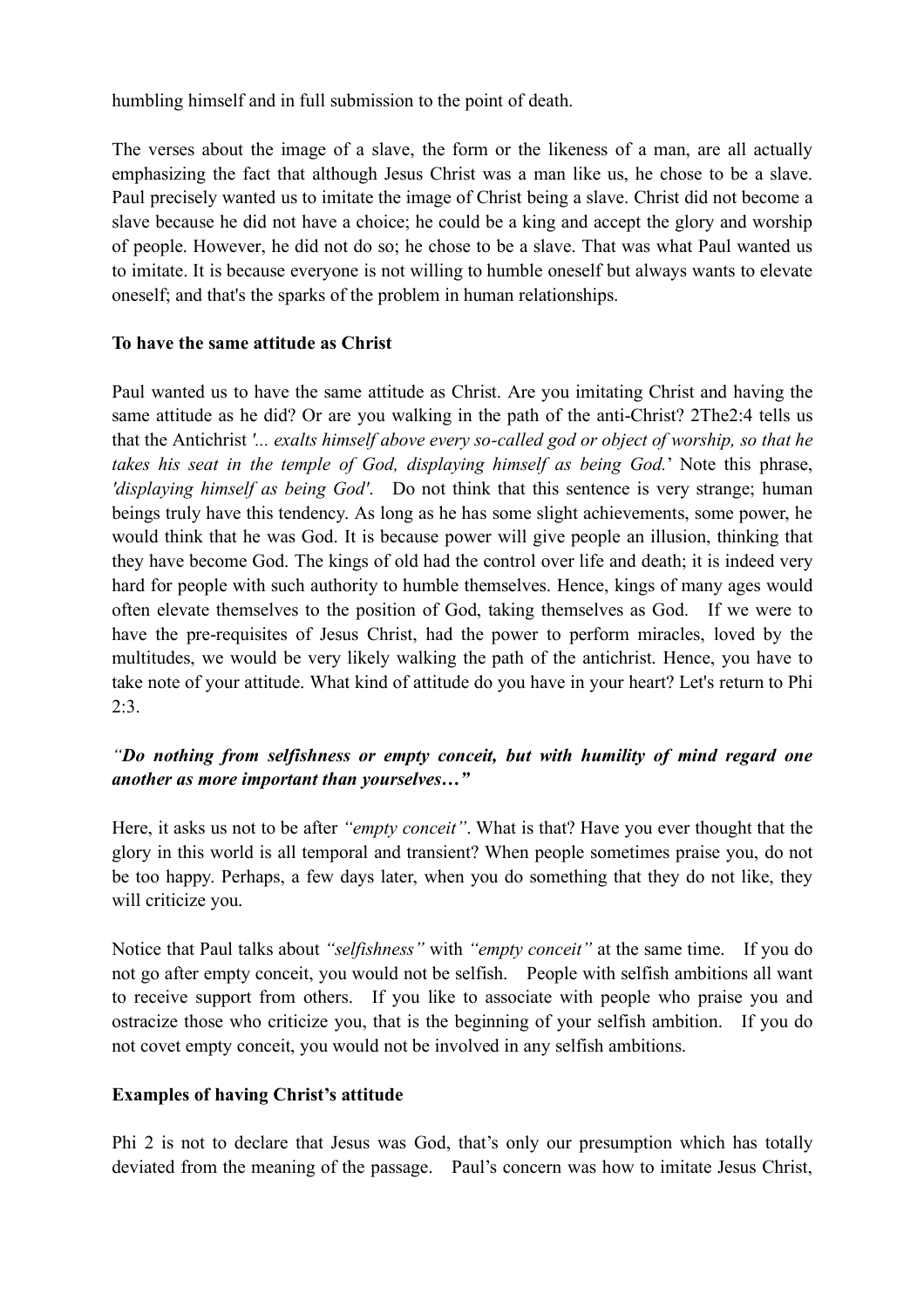which can be seen more clearly as we read on. After citing the example of Christ, Paul cited three more examples.

The first one is in Phi 2:17.

## *"But even if I am being poured out like a drink offering on the sacrifice and service coming from your faith, I am glad and rejoice with all of you."*

You will know from studying the Old Testament laws in detail that the priests would pour wine to the sacrifices (Num 15:7). The wine adds fragrance to the sacrifices but once it is poured out, it vanishes and only a fragrance is smelled. Paul said, *"I am glad to be your drink offering"*, what did he want to say? Very obviously, Paul was imitating Christ to pour out himself for others (ie. empty himself). Paul did not care about himself and he was willing to sacrifice himself for the sake of the Church. That is the spirit of total selflessness and self-denial; just as how Christ humbled himself and obeyed to death for the sake of our salvation.

### Another example is in Phi 2:19-21.

*"But I hope in the Lord Jesus to send Timothy to you shortly, so that I also may be encouraged when I learn of your condition. For I have no one else of kindred spirit who will genuinely be concerned for your welfare. For they all seek after their own interests, not those of Christ Jesus."*

Paul cited the example of Timothy who was truly someone that imitated Christ. Paul lamented over how many preachers "sought after their own interests and not that of Christ". Contrasting this with v4, *"do not merely look out for your own personal interests, but also for the interests of others" (the original text does not have the word 'merely'.* This word has weakened the strength of the sentence.), you will see the link of the two. Paul lamented that Timothy was the only one among the many preachers, who have Christ's attitude in his heart. May it be that we can be people like Timothy.

### The third example is in Phi 2:29-30.

## *"Receive him then in the Lord with all joy, and hold men like him in high regard; because he came close to death for the work of Christ, risking his life to complete what was deficient in your service to me."*

For the sake of doing Christ's work, Epaphroditus "nearly died"; he imitated Christ's example of "unto death". He was the other person who was concerned about the interests of Jesus Christ, a servant with Christ's attitude in his heart. For the sake of Christ's matters, he could neglect his own life.

### *A practical example…*

Let me share a real life example as well. Many years ago, I knew of an old brother who migrated to Hong Kong. He was already 70 years old then and his health was not very good. He was staying at a very small church premise in Hong Kong. This church required someone to do some cleaning up here and there and he wanted to participate in such a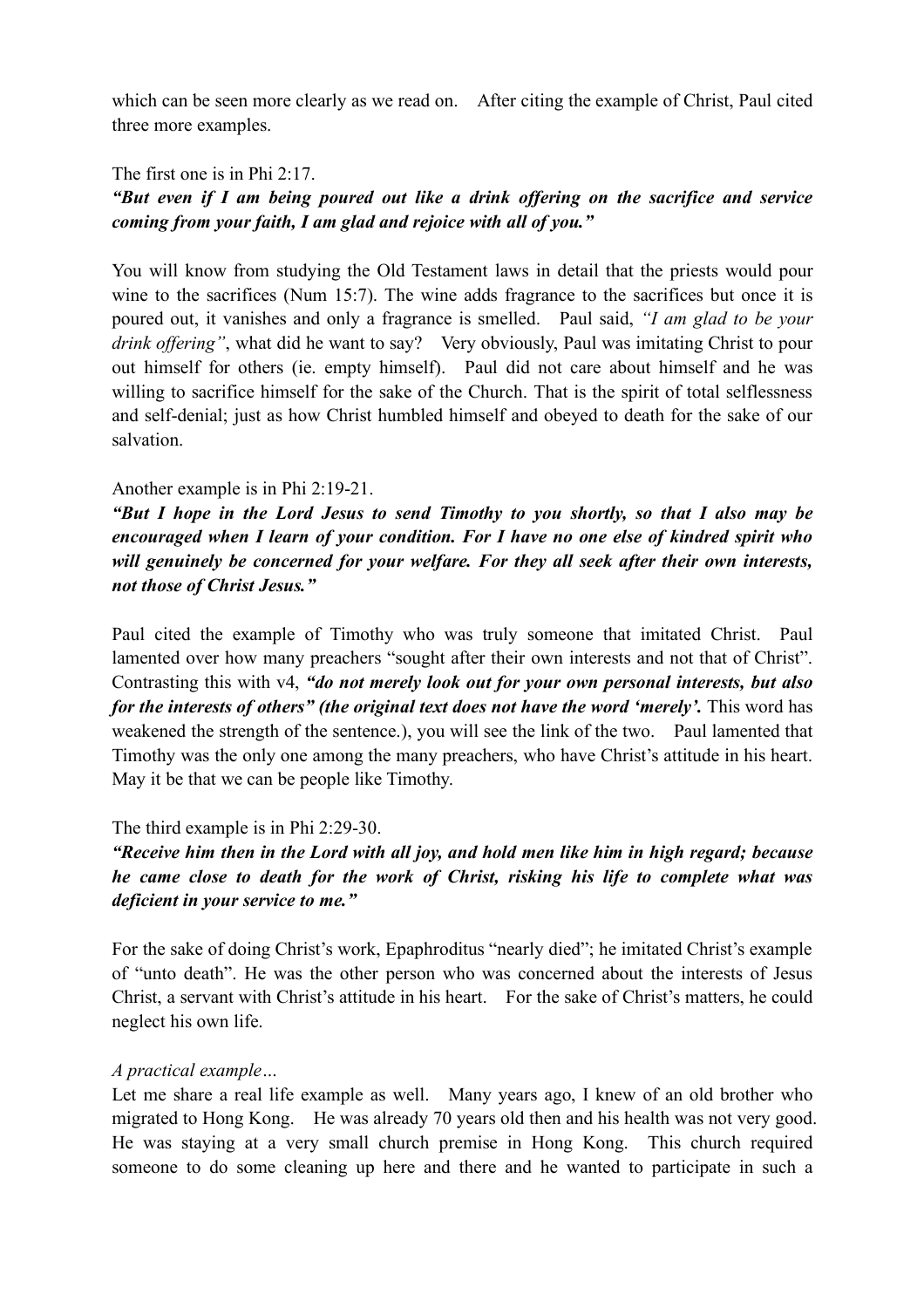ministry, so he decided not to stay with his own son (his son was also staying in Hong Kong), and chose to stay in the church.

The church gave him some allowances every month. He would use the money to buy some spiritual books and sent them to the preachers in mainland China. Although this brother had migrated to Hong Kong, his heart still remembered the church of God and the needs of the church in China. He did not save up treasure for himself. Rather, he gave all he had. That was why I was very touched and he was really an example for me to follow.

You want to know what is *"having the same attitude of Christ"*? This is a real-life example. This old brother did not look after his own interest and he regarded other's interests more important than his own. I thought if I were him, perhaps, I would save up some money for my medical needs which would also be very reasonable. He, however, did not think like that. This old brother truly had Christ's attitude which should be the example for us to follow eagerly.

## **Jesus Christ chose to humble himself and God would elevate him to the highest**

By studying the meaning of Phi 2 seriously, it would not be difficult to see that Paul's concern was not about theology and it was also not to proclaim or preach that Jesus was God. Rather, it was to remind the believers to imitate Jesus Christ and to have his attitude and heart in relating to one another. We do not only need to imitate Jesus Christ, but also the servants who imitate Christ.

Paul said, *"Christ had the image of God"*. This sentence is not hard to understand since Christ was truly God's image and it is the most perfect one. Abba Yahweh dwelled in him and manifested Himself to the world through Christ's form and body. Hence, Jesus said,

*"He who has seen me has seen the Father"* (Jn 14:9)

*"The Father abiding in me does His works"* (Jn 14:10)

*"If you had known me, you would have known my Father also"* (Jn 8:19, 14:7)

*"for whatever the Father does, these things the Son also does in like manner"* (Jn 5:19)

*"For I did not speak on my own initiative, but the Father Himself who sent me has given me a commandment as to what to say and what to speak."* (Jn 12:49)

Jesus could speak like that, all because he had totally obeyed the Father and let Him do the work through him. His speech and actions manifested the perfect image of Father God. It was no wonder that the apostle John described Jesus Christ as the *"only begotten son in the Father's bosom"*, *"he has explained Him (the Father)"* (Jn 1:18).

Despite the fact that Jesus was God's beloved and the authorised representative of God (that's why we had to listen to him (cf. Mt 17:5), Jesus was not willing to take over God's place and